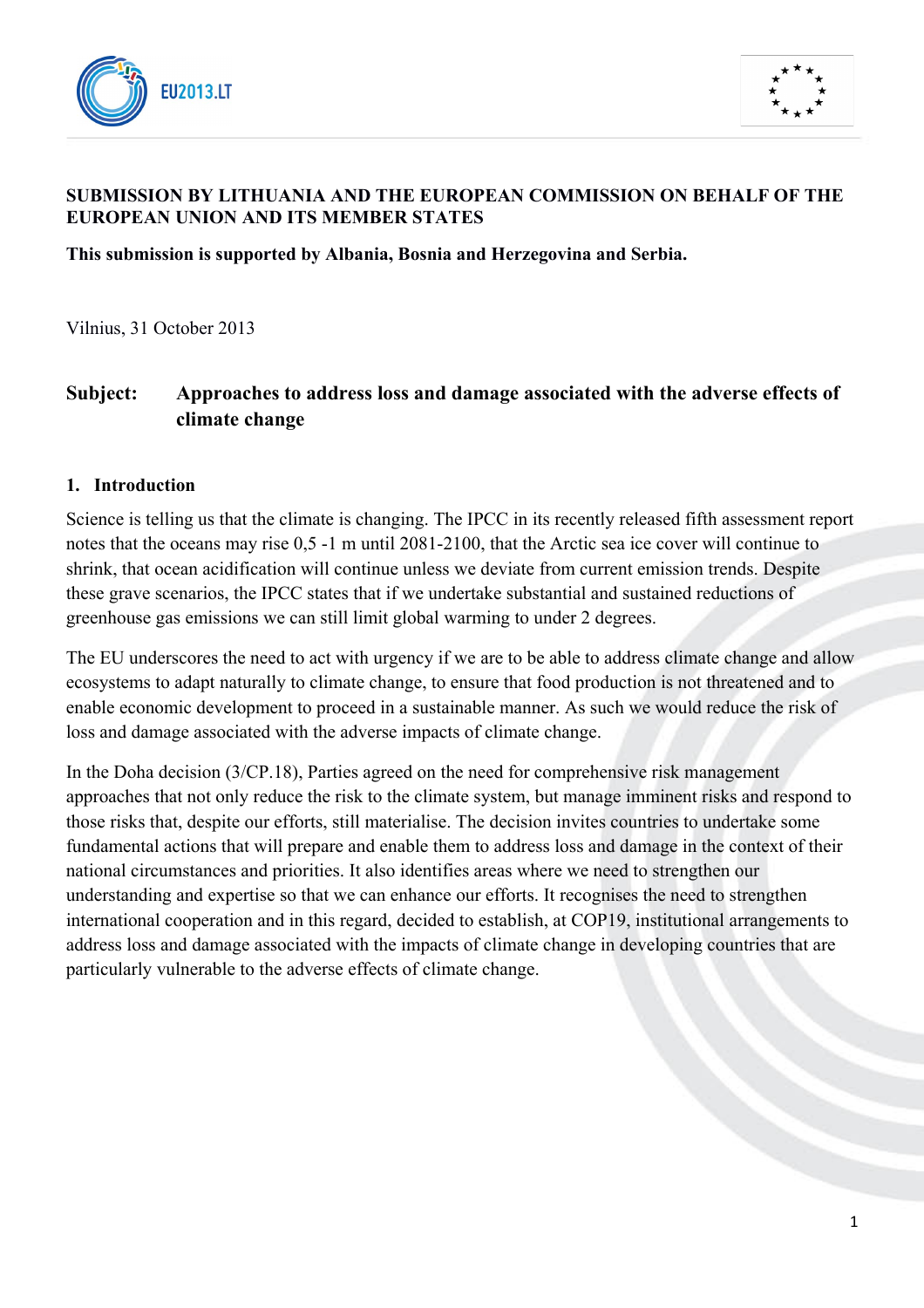



### **2. Progress in Warsaw**

Although the SBI-38 was unable to conduct its work in June, the EU believes that it is possible to make progress on the issue of loss and damage in Warsaw. We therefore underline the need to focus on options that are practical, efficient and effective. In this regard, it will be important to draw and build on the bodies under the Convention, leverage the expertise of relevant organisations and processes outside the Convention and mobilise the engagement of all relevant stakeholders. It is by drawing on all efforts possible, that we can maximise the synergies between processes, enhance coherence and effectively deliver support to developing countries especially those countries that are particularly vulnerable to the adverse impacts of climate change in order to manage and respond to the risks posed by climate change impacts, while still achieving their sustainable development aspirations.

#### **In Warsaw, the EU hopes that Parties will be able to agree on the following:**

**Activities that need to be undertaken in the work programme** to continue to increase our understanding and expertise on approaches to address loss and damage associated with climate change. Examples of activities that might be undertaken could include those that aim to:

- enhance the exchange and sharing of lessons on methodologies or tools relevant for assessing climate change impacts and the risks of loss and damage associated with those impacts;
- further the understanding of how to incorporate slow-onset events into early warning systems and policy responses;
- enhance the understanding of the contribution of impacts of climate change to patterns of migration, displacement, planned relocation and human mobility.

In terms of the selection of which modality should be used to address the areas of work in the work programme, this should depend on the extent to which it would ensure maximum benefits in terms of learning, accessibility and participation while ensuring cost effectiveness. While the EU supports the use of workshops, roundtable discussions, expert meetings and technical papers, consideration may need to be given to how to further enhance the effectiveness and efficiency of the modalities by joint activities with other programmes and bodies under UNFCCC (e.g. Adaptation Committee, Nairobi Work Programme), as well as the use of information generated by these activities. This includes considering how to target the right experts and user groups. In addition, relevant UN agencies, international and regional organisations outside the UNFCCC could be invited to jointly organise and host the activities with the UNFCCC Secretariat. This would enable access to relevant experts as well as for the cooperating organisations to disseminate the outcomes and where possible, continue the deliberations in the context of their regular work.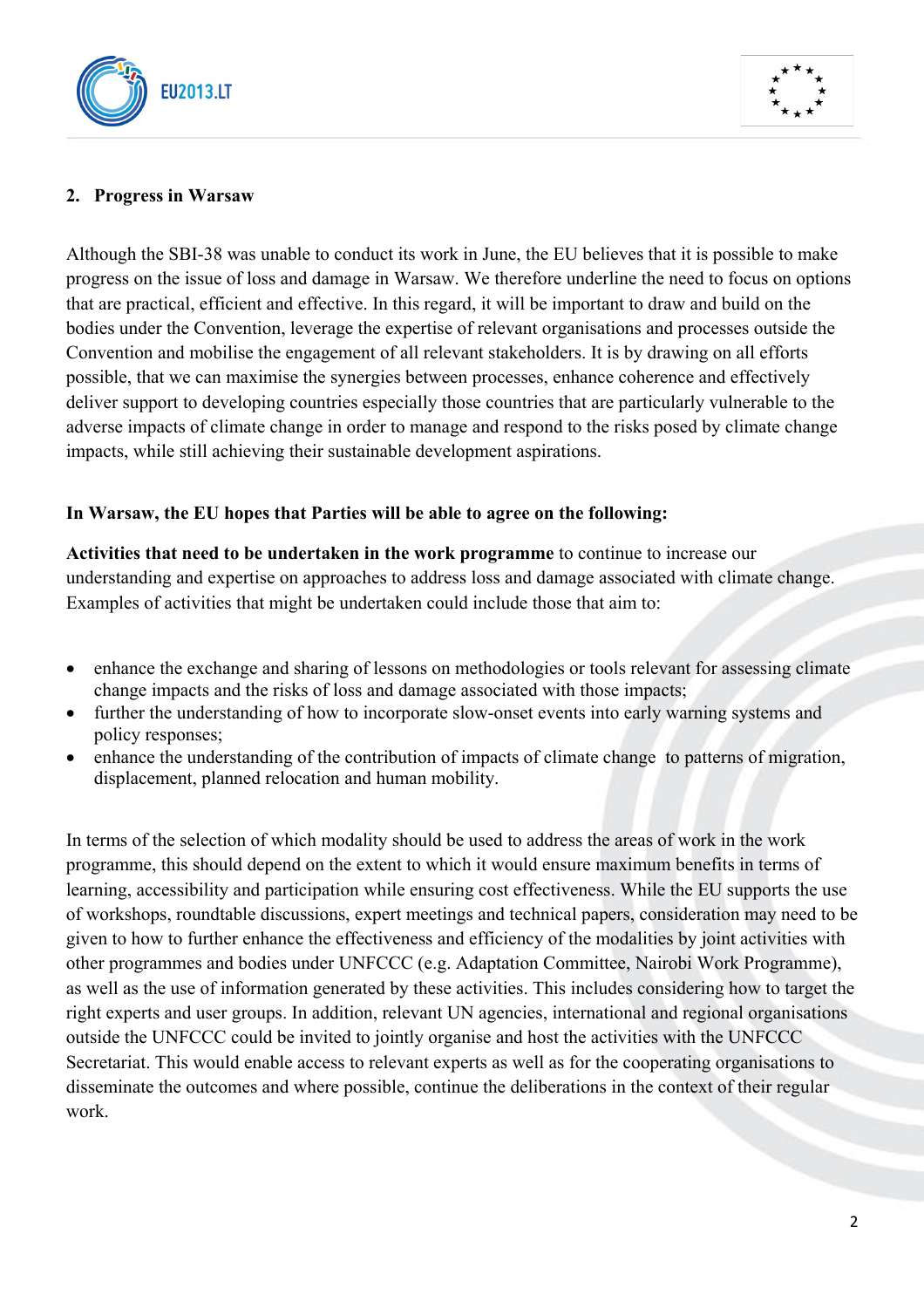



**Guidance on areas already identified:** The work programme undertaken in 2011-2012 already highlighted areas where actions can be undertaken to reduce and address loss and damage. Indeed, the Doha decision noted that a range of approaches, methods and tools already exist to do this. As such, the EU believes that the COP can already provide some guidance to Parties to enhance their efforts towards the objective of the Convention and in particular in the context of preparing, planning and implementing actions to adapt to the adverse effects of climate change. The COP could provide recommendations to:

- strengthen existing and, where needed and appropriate, establishing national and regional systematic observation and monitoring networks (e.g. for sea-level rise, ocean acidification, glacial melt, drought and desertification climate and hydrological monitoring stations);
- strengthen existing and, where needed and appropriate, establishing national and regional centres and institutions for the provision of research, training, education and scientific and technical support in specialized fields relevant to climate change;
- support activities for vulnerability and adaptation assessment, including the development of risk profiles and hazard maps;
- continue to enhance capacities at the national and regional levels, including institutional capacity, to monitor and respond to slow onset and gradual change as well as for preventive measures, planning, preparedness of disasters relating to climate change, including contingency planning, to integrate climate risk assessment and adaptation measures into sustainable development programmes;
- mobilise financial and technical support to support the efforts of developing countries to undertake the activities in paragraph 6 of decision 3/CP.18.

In Warsaw, we should consider and agree guidance and recommendations that can be provided based on current knowledge of these issues, including on areas where, although we recognise gaps exist, it is still possible to undertake some action, for example, on how to strengthen the capacities of countries to monitor and respond to climatic impacts, in particular slow onset changes like ocean acidification and glacial melt. Guidance should include consideration of how to engage with other processes and organisations to enable us to have coherent, efficient and effective initiatives on the ground.

**Institutional arrangements to address loss and damage under the Convention:** COP 18 mandated Parties to agree on the institutional arrangements under the Convention at COP 19 that will enable the Convention to play its catalysing role, e.g. promoting leadership, collaboration and cooperation at all levels, to facilitate and enhance efficient, comprehensive, inclusive and strategic responses to address loss and damage. As in the past, the EU prefers that the Parties should first decide on what the institutional arrangements will do before considering the form.